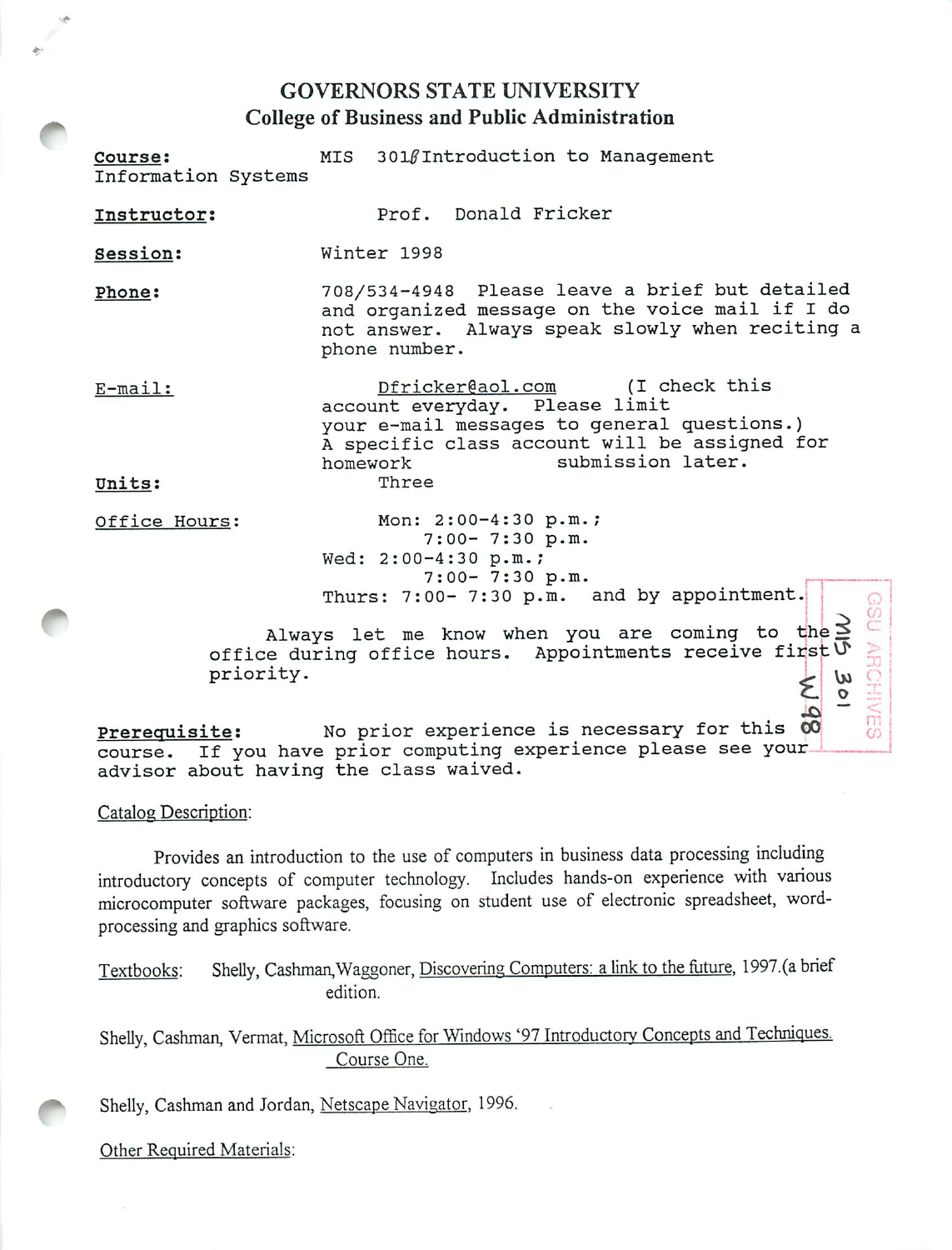*At least three DS/DD 3-1/2 diskettes formatted for the DOS (TOM).*

## *Expected Student Outcomes:*

ė

*Upon* completion of this course, the student will:

*Gain anoverviewofthe relevance of computers with specific reference to business applications. Understand the structure and basic elements ofMIS.*

Gain an appreciation of the role of microprocessors, microcomputers and computer communications *in the modern business environment.*

*Gain an understanding of the organization of computers, specific types of computers, specific components ofcomputers and use several application software packages inbusiness applications.*

## *Syllabus Statement for Persons with Disabilities:*

*It isthe intention ofthe institution to support full participation ofall students, regardless ofphysical ability level. Therefore, if any student needs consideration of his/her physical abilities in order to complete the course, please notify theinstructor as soon as possible.*

## **Manner** of Instruction:

Lecture and class discussion of text topics. Students are encouraged to ask questions related to the *text...especially current and breaking events inthe field.*

*Audio-visuals, students hands-on experience with exercises, problems, and examinations. Computer assignments to illustrate the topics.*

| Grades and Evaluations:               |        |  |
|---------------------------------------|--------|--|
|                                       | Points |  |
| Computer Assignments (10 @ 30 points) | 300    |  |
| Midterm                               | 100    |  |
| Final                                 | 100    |  |
| Class attendance/misc.                | 50     |  |
|                                       |        |  |
| Total                                 | 450    |  |

| Percent  | Final Grade |  |
|----------|-------------|--|
| $90-100$ | А           |  |
| 80-89    | B           |  |
| 70-79    | С           |  |
| 60-69    | D           |  |
| Below    | F           |  |